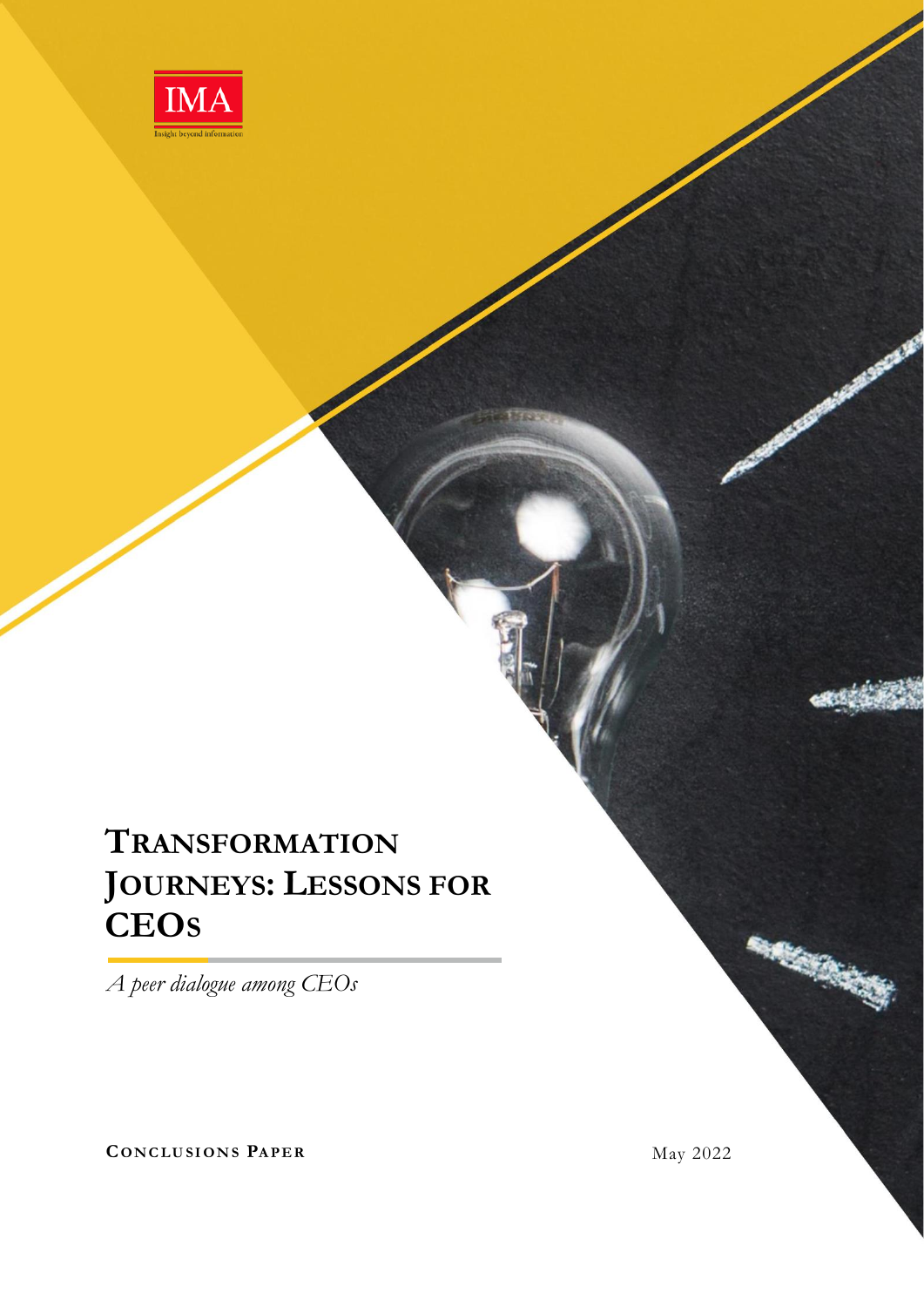## **TRANSFORMATION JOURNEYS: LESSONS FOR CEOS**

CEOs are increasingly prioritising digital transformation (DT). However, it is easy to start but difficult to execute, and research suggest that only 4 in 10 companies manage to achieve the end objectives. IMA India, in partnership with Ramco Systems, recently conducted a research study to understand the transformation journey of several leading Indian and foreign companies. Conversations with their business leaders revealed insights on the drivers of transformation success and the means of coping with disruption. At a recent session of IMA India's CEO Forum, we asked **Vivek Vikram Singh**, Managing Director & Group CEO at Sona Comstar; **Mayank Bathwal**, Chief Executive Officer at Aditya Birla Health Insurance Company; and **Sandesh Bilagi**, Chief Operating Officer at Ramco Systems, to talk about their transformation journeys, the lessons learnt, challenges overcome, pitfalls to avoid and the way forward.

## **EMBRACING DIGITAL TRANSFORMATION**

The number-one priority for CEOs today is to *align their organisational strategies and vision to drive growth* amidst disruption. In the wake of the pandemic and major geopolitical shifts, companies are seeking avenues to strengthen *supply-chain resilience* and *develop sustainable strategies* across multiple dimensions. Companies are also *investing in innovation* to drive growth. They are *leveraging data* to drive business agility and decision-making. Clearly, developing strong analytical capabilities with a focus on real-time analysis ranks high on the leadership agenda, together with employee reskilling and upskilling.

## **SONA COMSTAR: DT ONE STEP AT A TIME**

For some companies, adversity creates opportunities to innovate via DT. In the last 2 years, **Sona Comstar** has begun initiatives in three domains – production, people and product – that helped it navigate the uncertainties created by the pandemic. It is standard operating procedure in the auto industry to follow a production part approval process (PPAP) before starting the serial production of any component. The process usually takes 2-3 weeks, during which time customers typically visit the factory to understand the production process. Owing to its physical nature, it became difficult to undertake PPAP when the pandemic struck.

In response, Sona introduced Microsoft's HoloLens VR technology, which it integrated with Teams to enable virtual telecasting of the production process to customers. This proved highly successful, allowing multiple teams to work simultaneously and speeding up the PPAP process. For customers, with data now stored online, it reduced the need to take notes.

Most manufacturing functions cannot operate from home, but Sona's leaders felt it would be hypocritical for *them* to operate remotely while their employees were forced to come in. It therefore mandated that *everyone* would come in to office. To ensure the safety of its people, it developed an app that leverages

**CEO priorities are shifting to embrace DT**

**Sona Comstar has simplified its production approval process…**

**… and enhanced customer communication**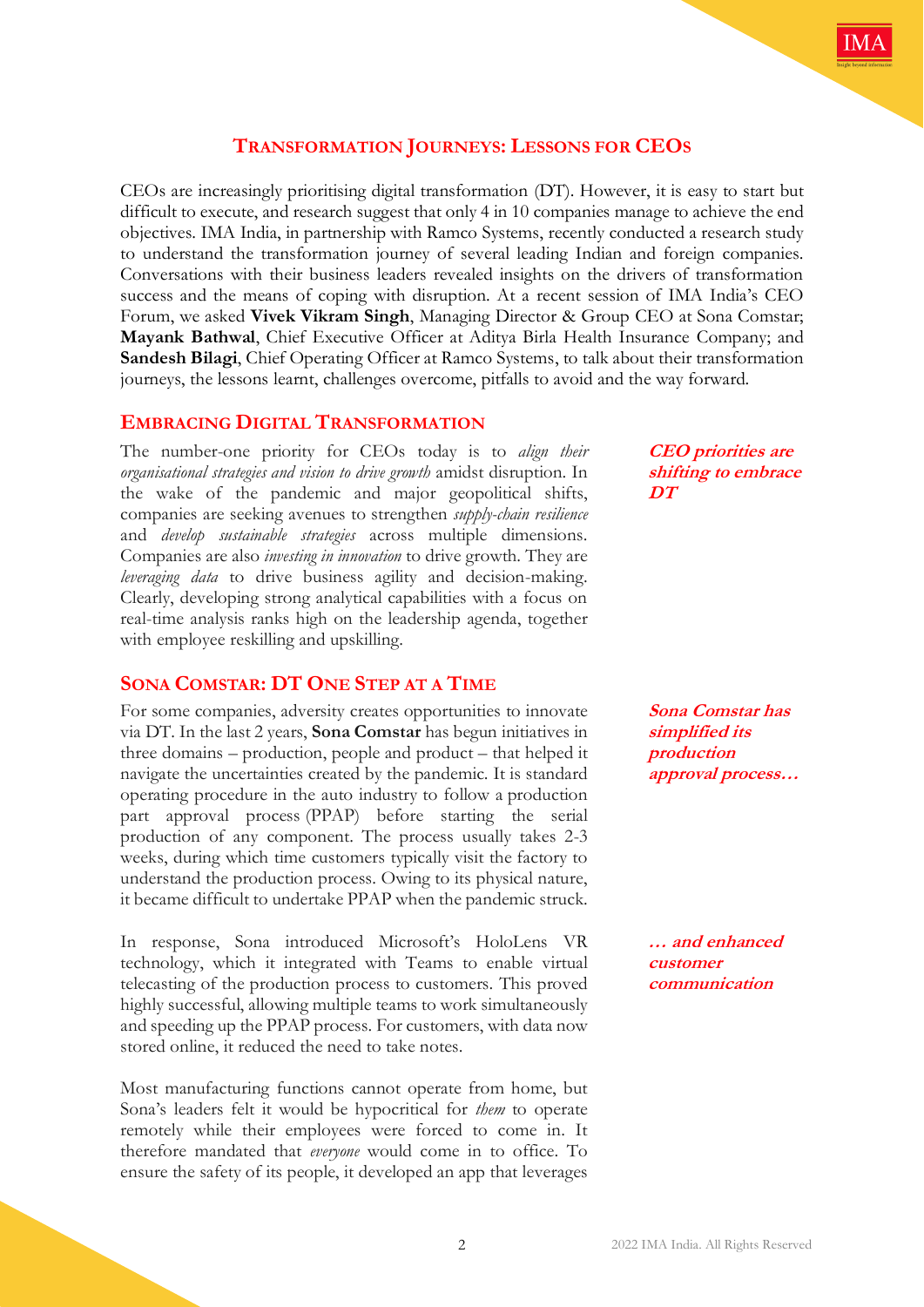data from Arogya Setu to track the spread of the virus within the company. The workforce is divided into teams of 20 people, so even if *one* person reports symptoms, the maximum number of people he or she might impact is 20. This has enabled the company to minimise its virus transmission.

Sona's third DT initiative was in the domain of product, which it continues to refine. During the pandemic, many employees, including those who handle the visual inspection of parts, returned to their home-towns. To manage this, Sona began to train machines to run visual inspections using cameras, colour spectrography and vibrating machines that check weight. In the last two years, the system's success rate has gone up, but for now is some distance away from a stage where it will *replace* humans.

### **ADITYA BIRLA HEALTH INSURANCE: DATA-DRIVEN**

Since its inception, **Aditya Birla Health Insurance Company** has strived to create a data-driven, health-first business; digital has always been key to its business strategy. Compared to traditional, claims-based models, its business hinges on strong personal engagement with customers. For instance, it offers benefits such as paying back the entire premium amount to customers who demonstrate good health behaviour. This *demands* very strong digital infrastructure.

Being in the health sector, the company had its share of troubles during the pandemic but it leveraged its digital platform to expand its range of services. For instance, it used customers' health data to engage with them on topics around health and wellness. To provide a more personalised experience, it partnered with a health-tech player to roll out hyper-personalised health-risk scores. Every individual is scored on the basis of his or her age, gender and other health details. This has helped it stratify its consumers and provide them with personalised, *actionable* suggestions – much to their appreciation.

Aditya Birla broadened its digital-health ecosystem to include not only 'medical' but also physical, nutritional and mental health in its core product. For instance, mental well-being support is now part of its standard insurance product. It also partnered with Ola to offer a 15-day Covid-cover to Ola riders at low rates at the peak of the pandemic. This initiative proved highly popular: as many as 200,000 covers were bought each day at one point. Through these experiences, the company's senior leadership learnt to partner with companies of various sorts, and moved away from a mindset of seeking to control the entire value chain.

## **FOUR LAWS OF DIGITAL TRANSFORMATION**

**Ramco Systems** has codified a set of 'laws of digital transformation' that act as guiding principles in its DT projects. The first – the **'Law of Digitalisation'** – holds that all

**It now seeks to perfect its visual inspection technology**

**For Aditya Birla, digital is the only way of doing business…**

**…and it has come up with new digital services to enhance its product offerings**

**Ramco Systems' 4 laws of digitalisation**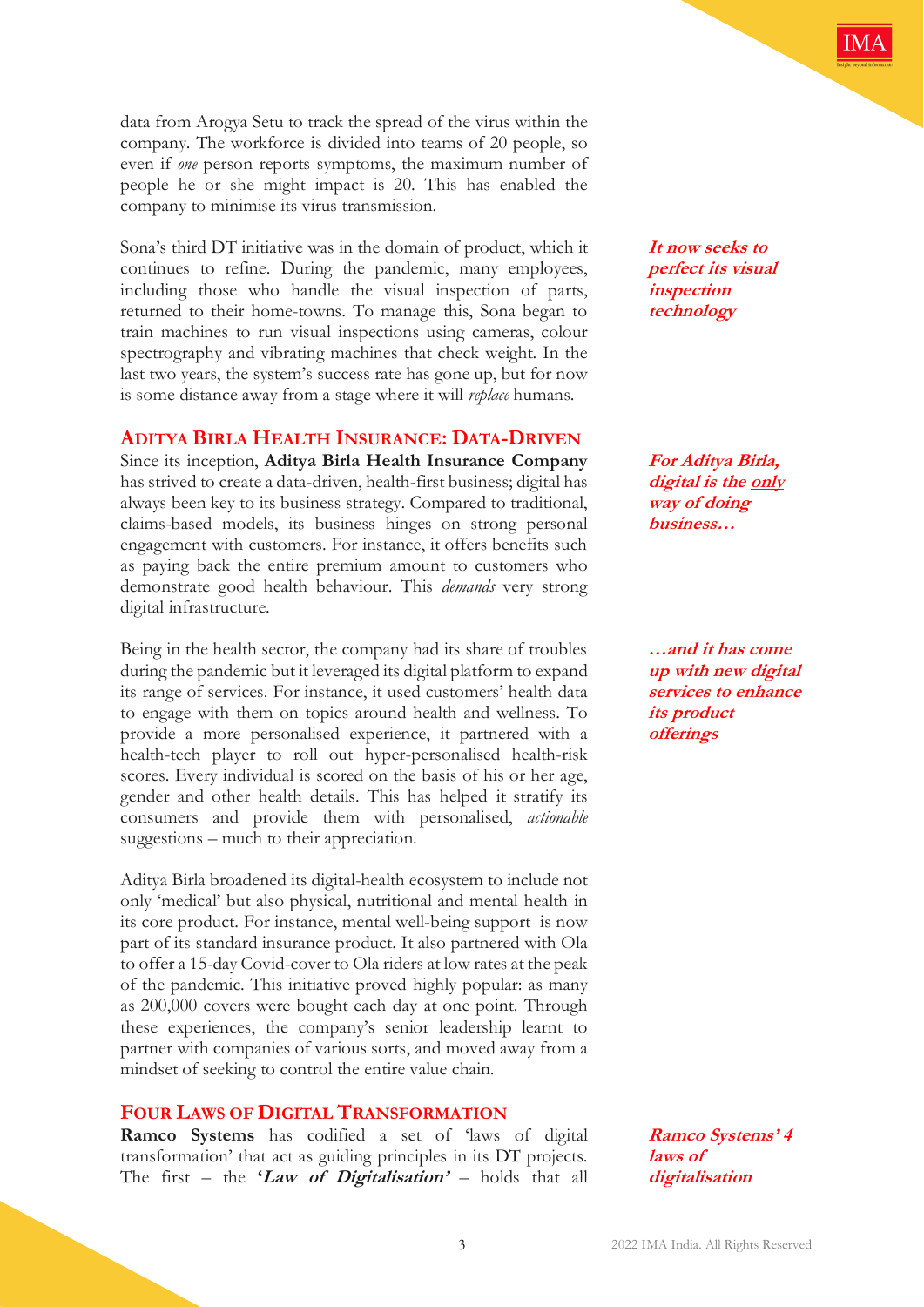

transactions and events should be captured at the source, digitally and without any human intervention. One of Ramco's Australian clients flies ~100 aircraft daily, which demands constant communication between departments to ensure a seamless flying experience. From a largely-manual process, where engineers would capture and document all of the on-ground data each day, it has adopted API-based documentation, thus collecting data at source. This has saved time and increased the accuracy of information.

The **'Law of Intelligent Systems'** states that all data must be made available securely and democratically for use in decisionmaking, and to drive efficiencies. For instance, using ML and data analytics, a Singapore-based international postal and logistics company automated its delivery and pick-up processes, reducing the delivery time within Singapore from 8 hours to just 2.

The third law – the **'Law of Digital Transformation'** – holds that digitalising support functions results in *automation*, while digitalising core functions results in *transformation*. Leaders need to identify the problem that needs to be solved, and depending on this, can opt to digitally transform either their support or their core functions – or both.

Finally, the **'Law of Organisational Culture'** proposes a culture of empowerment, where every individual within the organisation strives for greater efficiency. When people are empowered to believe that they can drive change, it creates a culture of learning and development. Learning can happen via two broad channels: formal training/courses or through experiments and failures. Both play an important role in the development of an organisational culture. The senior leadership's role is to act mainly as a sponsor and fellow participant in the learning process, rather than leading from the front.

### **A PEAK INTO THE FUTURE**

Today, technology is no longer something that is 'handled' only by the IT department, but a subject of relevance for the entire organisation. Digital transformation, in its truest sense, can only be brought in when people question everything, challenge the status quo and are willing to drive change. Success on this front hinges on having leaders with a clear vision, who are supported and supplemented by their people.

For the first time in history, the business ecosystem has an abundance of technology. However, like with anything else, a particular technology might prove highly successful in one company but create problems for another. This makes it imperative for organisations to *know* which problems they are trying to solve and to then leverage technology (if that is what is needed) to solve that particular problem. Technological solutions

**Data must be captured at its source…**

**…and dispensed democratically for decision-making**

**Choose whether to transform the core or support functions, or both**

**A culture of empowerment is key to any digital transformation effort**

**DT is embraced by those who dare to question the 'why' of everything**